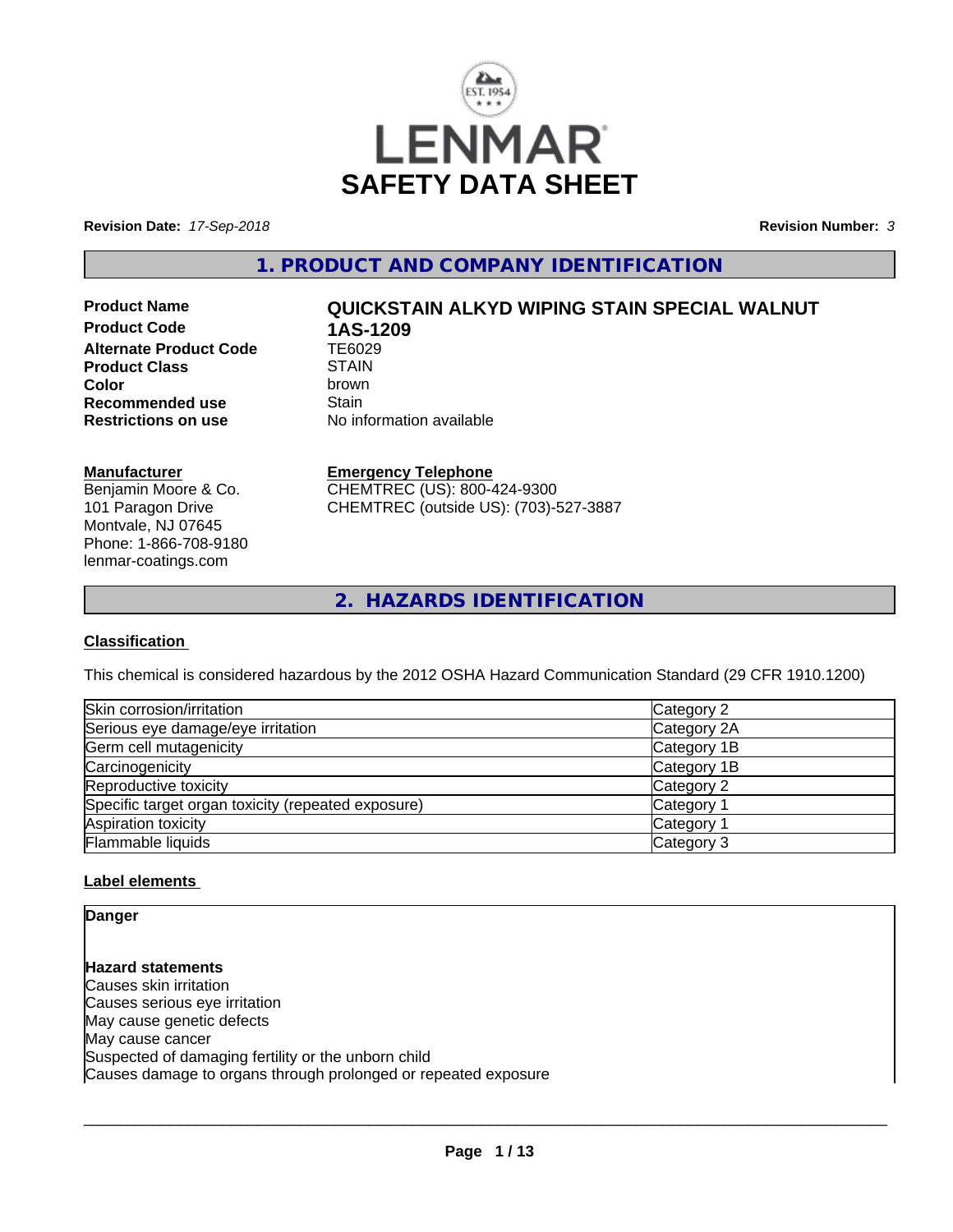May be fatal if swallowed and enters airways Flammable liquid and vapor



**Appearance** liquid **Odor** solvent

#### **Precautionary Statements - Prevention**

Obtain special instructions before use Do not handle until all safety precautions have been read and understood Use personal protective equipment as required Wash face, hands and any exposed skin thoroughly after handling Wear eye/face protection Do not breathe dust/fume/gas/mist/vapors/spray Do not eat, drink or smoke when using this product Keep away from heat, hot surfaces, sparks, open flames and other ignition sources. No smoking Keep container tightly closed Ground/bond container and receiving equipment Use explosion-proof electrical/ventilating/lighting/equipment Use only non-sparking tools Take precautionary measures against static discharge

\_\_\_\_\_\_\_\_\_\_\_\_\_\_\_\_\_\_\_\_\_\_\_\_\_\_\_\_\_\_\_\_\_\_\_\_\_\_\_\_\_\_\_\_\_\_\_\_\_\_\_\_\_\_\_\_\_\_\_\_\_\_\_\_\_\_\_\_\_\_\_\_\_\_\_\_\_\_\_\_\_\_\_\_\_\_\_\_\_\_\_\_\_

### **Precautionary Statements - Response**

IF exposed or concerned: Get medical advice/attention

#### **Eyes**

IF IN EYES: Rinse cautiously with water for several minutes. Remove contact lenses, if present and easy to do. Continue rinsing

If eye irritation persists: Get medical advice/attention

#### **Skin**

If skin irritation occurs: Get medical advice/attention

IF ON SKIN (or hair): Remove/Take off immediately all contaminated clothing. Rinse skin with water/shower Wash contaminated clothing before reuse

### **Ingestion**

IF SWALLOWED: Immediately call a POISON CENTER or doctor/physician Do NOT induce vomiting

#### **Fire**

In case of fire: Use CO2, dry chemical, or foam for extinction

### **Precautionary Statements - Storage**

Store locked up Store in a well-ventilated place. Keep cool

# **Precautionary Statements - Disposal**

Dispose of contents/container to an approved waste disposal plant

### **Hazards not otherwise classified (HNOC)**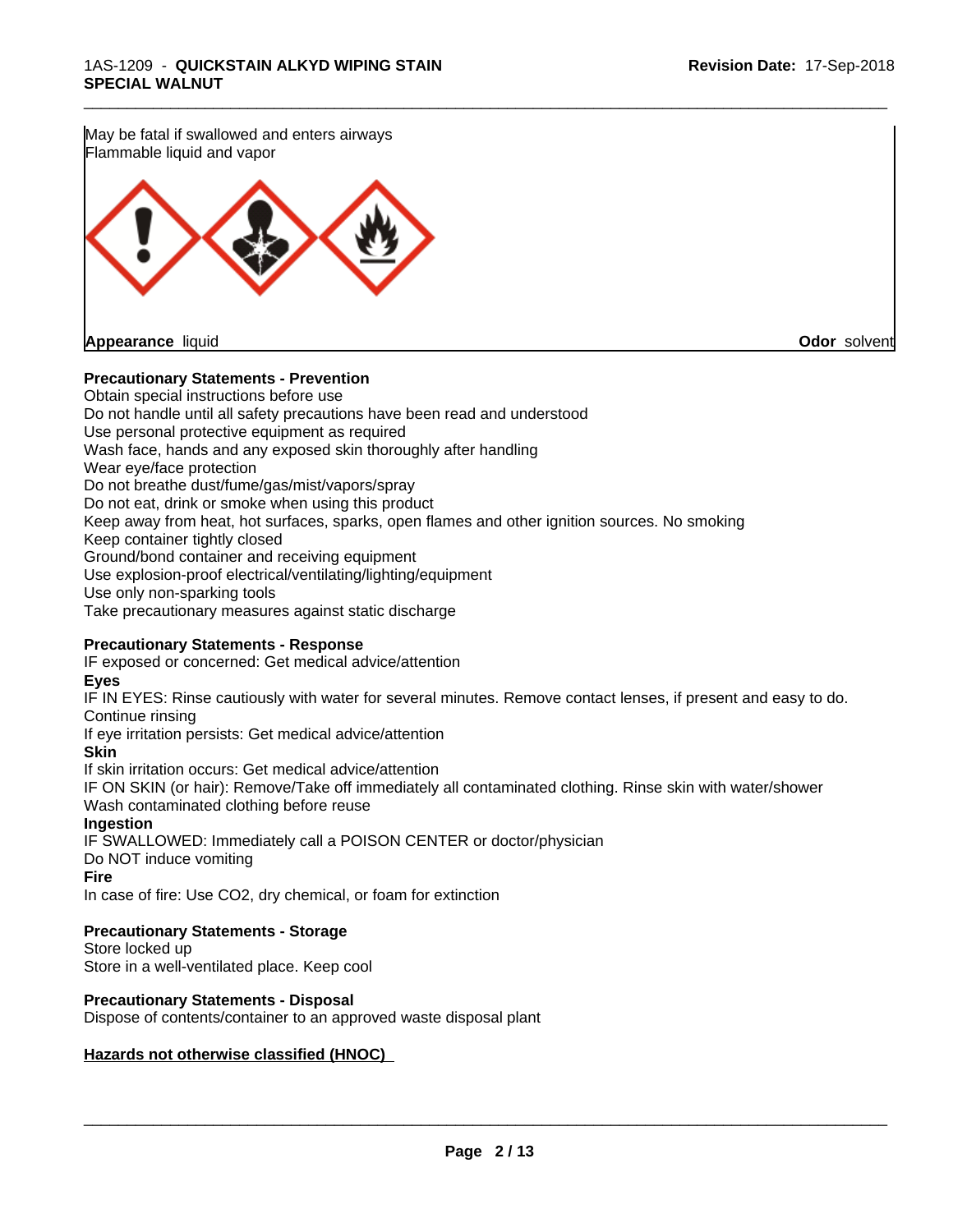Rags, steel wool or waste soaked with this product may spontaneously catch fire if improperly discarded

#### **Other information**

No information available

# **3. COMPOSITION INFORMATION ON COMPONENTS**

\_\_\_\_\_\_\_\_\_\_\_\_\_\_\_\_\_\_\_\_\_\_\_\_\_\_\_\_\_\_\_\_\_\_\_\_\_\_\_\_\_\_\_\_\_\_\_\_\_\_\_\_\_\_\_\_\_\_\_\_\_\_\_\_\_\_\_\_\_\_\_\_\_\_\_\_\_\_\_\_\_\_\_\_\_\_\_\_\_\_\_\_\_

| <b>Chemical name</b>                        | <b>CAS No.</b> | Weight-% |
|---------------------------------------------|----------------|----------|
| Hydrotreated light naphtha                  | 64742-49-0     | 15       |
| Solvent naphtha (petroleum), heavy aromatic | 64742-94-5     | 10       |
| Distillates, petroleum, hydrotreated light  | 64742-47-8     | 10       |
| Solvent naphtha, petroleum, light aromatic  | 64742-95-6     | 10       |
| n-Butyl acetate                             | 123-86-4       | 10       |
| 2-Butoxyethanol                             | 111-76-2       | 5        |
| VM&P naphtha                                | 64742-89-8     | 5        |
| Stoddard solvent                            | 8052-41-3      | 5        |
| 1,2,4-Trimethylbenzene                      | 95-63-6        | 5        |
| Xylene                                      | 1330-20-7      | 5        |
| Raw Umber Pigment                           | 12713-03-0     | 5        |
| Naphthalene                                 | $91 - 20 - 3$  |          |
| Ethyl benzene                               | $100 - 41 - 4$ | 0.5      |
| Octane                                      | 111-65-9       | 0.5      |
| Heptane                                     | 142-82-5       | 0.5      |
| Carbon black                                | 1333-86-4      | 0.5      |
| Cumene                                      | $98 - 82 - 8$  | 0.5      |

# **4. FIRST AID MEASURES**

#### **Description of first aid measures**

| <b>General Advice</b>                            | If symptoms persist, call a physician. Show this safety data sheet to the doctor in<br>attendance.                                                                                                                      |
|--------------------------------------------------|-------------------------------------------------------------------------------------------------------------------------------------------------------------------------------------------------------------------------|
| <b>Eye Contact</b>                               | Immediately flush with plenty of water. After initial flushing, remove any contact<br>lenses and continue flushing for at least 15 minutes. Keep eye wide open while<br>rinsing. If symptoms persist, call a physician. |
| <b>Skin Contact</b>                              | Wash off immediately with soap and plenty of water removing all contaminated<br>clothes and shoes. If skin irritation persists, call a physician.                                                                       |
| <b>Inhalation</b>                                | Move to fresh air. If symptoms persist, call a physician.<br>If not breathing, give artificial respiration. Call a physician immediately.                                                                               |
| Ingestion                                        | Clean mouth with water and afterwards drink plenty of water. Do not induce<br>vomiting without medical advice. Never give anything by mouth to an unconscious<br>person. Consult a physician.                           |
| <b>Protection Of First-Aiders</b>                | Use personal protective equipment.                                                                                                                                                                                      |
| <b>Most Important</b><br><b>Symptoms/Effects</b> | No information available.                                                                                                                                                                                               |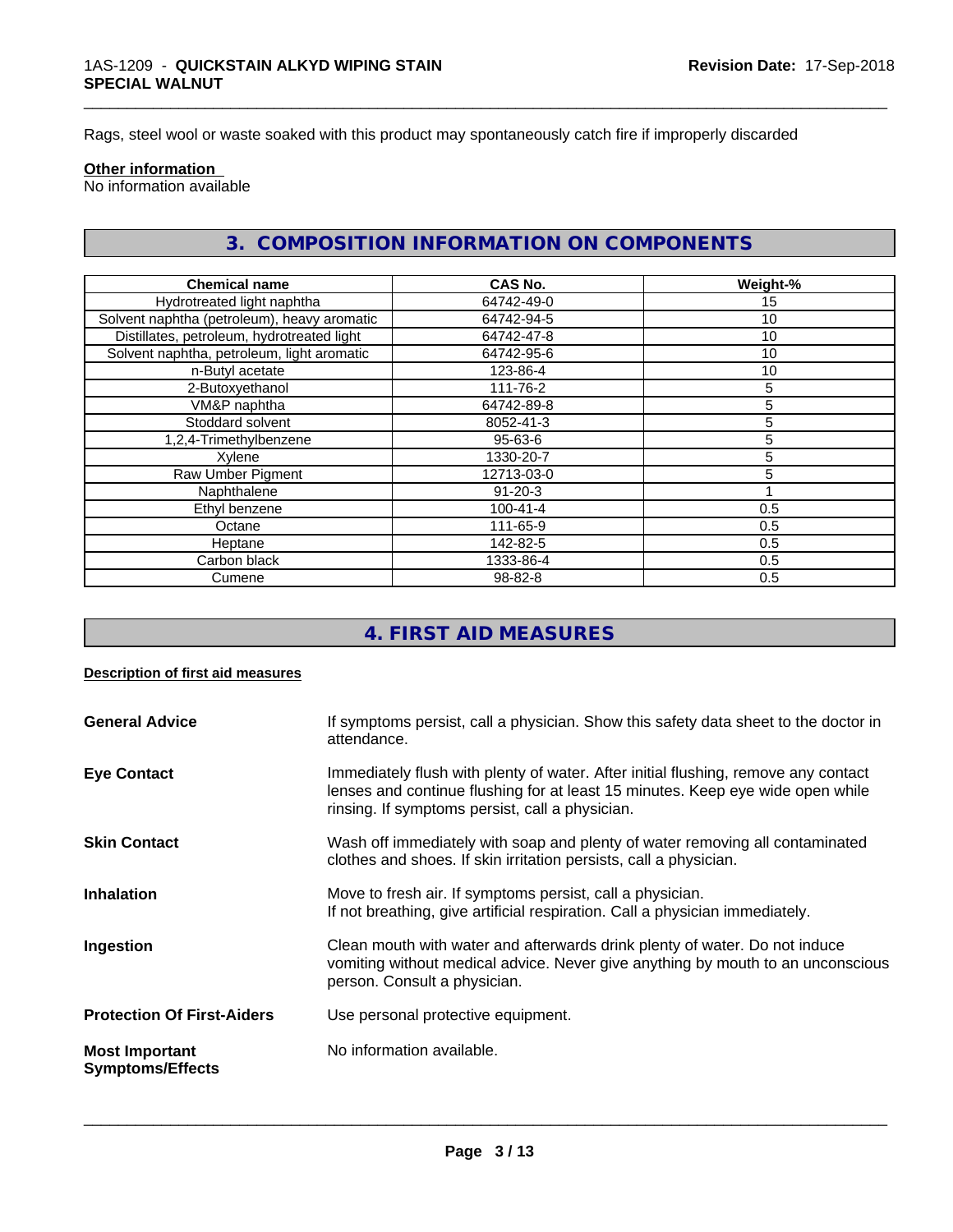3 - High 4 - Severe

|                                                                         | <b>Notes To Physician</b>                                       | Treat symptomatically.                                                                                                                                                                                                                                                                         |                                                                                                                                                        |                                |  |  |
|-------------------------------------------------------------------------|-----------------------------------------------------------------|------------------------------------------------------------------------------------------------------------------------------------------------------------------------------------------------------------------------------------------------------------------------------------------------|--------------------------------------------------------------------------------------------------------------------------------------------------------|--------------------------------|--|--|
|                                                                         |                                                                 |                                                                                                                                                                                                                                                                                                | 5. FIRE-FIGHTING MEASURES                                                                                                                              |                                |  |  |
| <b>Flammable Properties</b>                                             |                                                                 | Vapors may travel considerable distance to a source of<br>ignition and flash back. Vapors may cause flash fire.                                                                                                                                                                                |                                                                                                                                                        |                                |  |  |
| <b>Suitable Extinguishing Media</b>                                     |                                                                 | Foam, dry powder or water. Use extinguishing measures<br>that are appropriate to local circumstances and the<br>surrounding environment.                                                                                                                                                       |                                                                                                                                                        |                                |  |  |
| <b>Protective Equipment And Precautions For</b><br><b>Firefighters</b>  |                                                                 |                                                                                                                                                                                                                                                                                                | As in any fire, wear self-contained breathing apparatus<br>pressure-demand, MSHA/NIOSH (approved or equivalent)<br>and full protective gear.           |                                |  |  |
| <b>Hazardous combustion products</b>                                    |                                                                 |                                                                                                                                                                                                                                                                                                | Burning may result in carbon dioxide, carbon monoxide<br>and other combustion products of varying composition<br>which may be toxic and/or irritating. |                                |  |  |
| <b>Specific Hazards Arising From The Chemical</b>                       |                                                                 | Flammable. Flash back possible over considerable<br>distance. Keep product and empty container away from<br>heat and sources of ignition. Closed containers may<br>rupture if exposed to fire or extreme heat. Thermal<br>decomposition can lead to release of irritating gases and<br>vapors. |                                                                                                                                                        |                                |  |  |
|                                                                         | <b>Sensitivity To Mechanical Impact</b>                         |                                                                                                                                                                                                                                                                                                | No                                                                                                                                                     |                                |  |  |
| <b>Sensitivity To Static Discharge</b>                                  |                                                                 | Yes                                                                                                                                                                                                                                                                                            |                                                                                                                                                        |                                |  |  |
| <b>Method</b>                                                           | <b>Flash Point Data</b><br>Flash Point (°F)<br>Flash Point (°C) |                                                                                                                                                                                                                                                                                                | 76.0<br>24.4<br><b>PMCC</b>                                                                                                                            |                                |  |  |
|                                                                         | <b>Flammability Limits In Air</b>                               |                                                                                                                                                                                                                                                                                                |                                                                                                                                                        |                                |  |  |
| Lower flammability limit:<br><b>Upper flammability limit:</b>           |                                                                 | Not available<br>Not available                                                                                                                                                                                                                                                                 |                                                                                                                                                        |                                |  |  |
| <b>NFPA</b>                                                             | Health: 2                                                       | Flammability: 3                                                                                                                                                                                                                                                                                | Instability: 0                                                                                                                                         | <b>Special: Not Applicable</b> |  |  |
| <b>NFPA Legend</b><br>0 - Not Hazardous<br>1 - Slightly<br>2 - Moderate |                                                                 |                                                                                                                                                                                                                                                                                                |                                                                                                                                                        |                                |  |  |

\_\_\_\_\_\_\_\_\_\_\_\_\_\_\_\_\_\_\_\_\_\_\_\_\_\_\_\_\_\_\_\_\_\_\_\_\_\_\_\_\_\_\_\_\_\_\_\_\_\_\_\_\_\_\_\_\_\_\_\_\_\_\_\_\_\_\_\_\_\_\_\_\_\_\_\_\_\_\_\_\_\_\_\_\_\_\_\_\_\_\_\_\_

*The ratings assigned are only suggested ratings, the contractor/employer has ultimate responsibilities for NFPA ratings where this system is used.*

*Additional information regarding the NFPA rating system is available from the National Fire Protection Agency (NFPA) at www.nfpa.org.*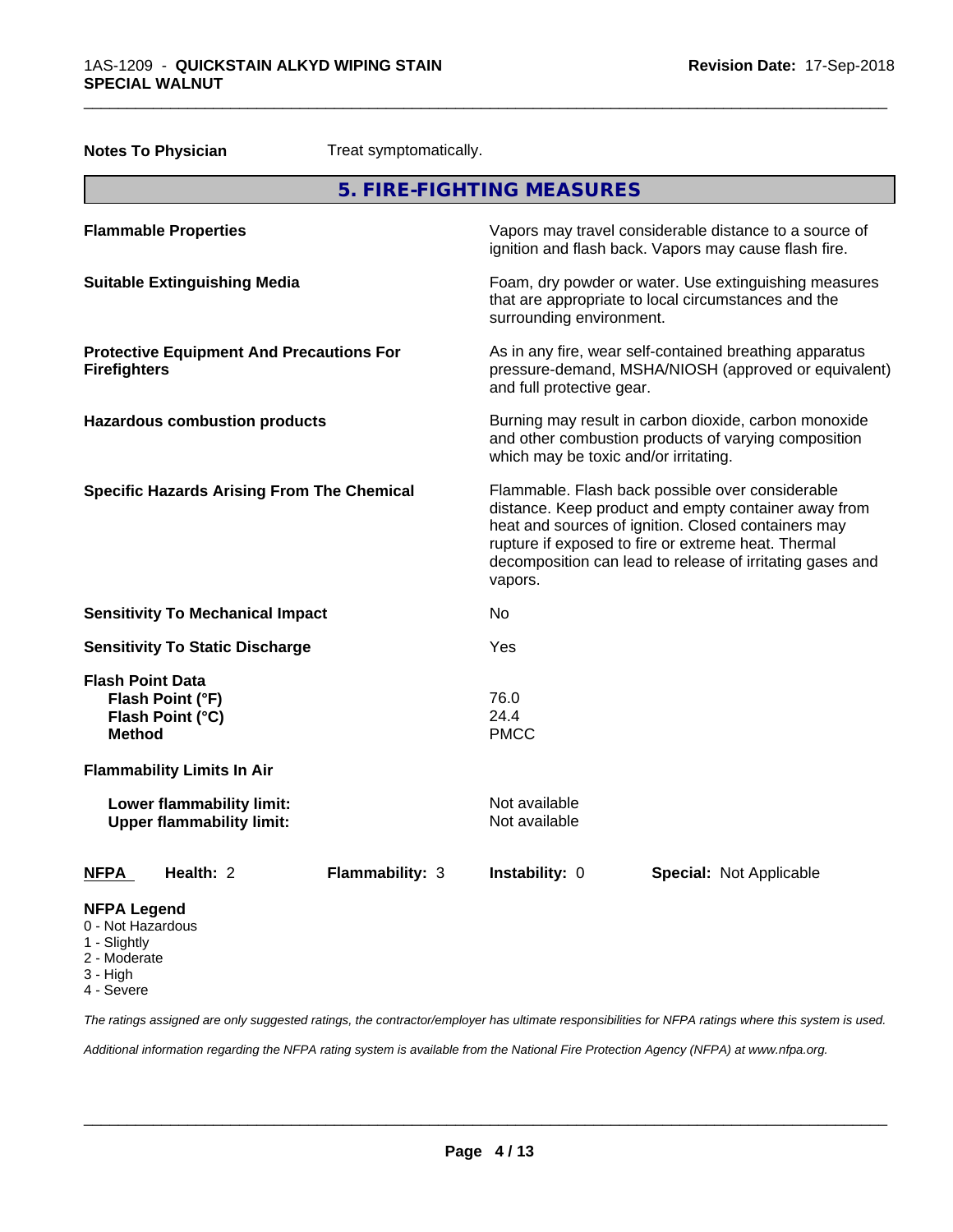# **6. ACCIDENTAL RELEASE MEASURES**

\_\_\_\_\_\_\_\_\_\_\_\_\_\_\_\_\_\_\_\_\_\_\_\_\_\_\_\_\_\_\_\_\_\_\_\_\_\_\_\_\_\_\_\_\_\_\_\_\_\_\_\_\_\_\_\_\_\_\_\_\_\_\_\_\_\_\_\_\_\_\_\_\_\_\_\_\_\_\_\_\_\_\_\_\_\_\_\_\_\_\_\_\_

| <b>Personal Precautions</b>       | Remove all sources of ignition. Take precautions to prevent flashback. Ground<br>and bond all containers and handling equipment. Take precautionary measures<br>against static discharges. Ensure adequate ventilation. Avoid contact with skin,<br>eyes and clothing. Use personal protective equipment.                                                                                                                                                                                                                                                                                                                                                                                                                                                                                                                                                                                                                                  |
|-----------------------------------|--------------------------------------------------------------------------------------------------------------------------------------------------------------------------------------------------------------------------------------------------------------------------------------------------------------------------------------------------------------------------------------------------------------------------------------------------------------------------------------------------------------------------------------------------------------------------------------------------------------------------------------------------------------------------------------------------------------------------------------------------------------------------------------------------------------------------------------------------------------------------------------------------------------------------------------------|
| <b>Other Information</b>          | Prevent further leakage or spillage if safe to do so. Do not allow material to<br>contaminate ground water system. Prevent product from entering drains. Do not<br>flush into surface water or sanitary sewer system. Local authorities should be<br>advised if significant spillages cannot be contained.                                                                                                                                                                                                                                                                                                                                                                                                                                                                                                                                                                                                                                 |
| <b>Environmental precautions</b>  | See Section 12 for additional Ecological Information.                                                                                                                                                                                                                                                                                                                                                                                                                                                                                                                                                                                                                                                                                                                                                                                                                                                                                      |
| <b>Methods for Cleaning Up</b>    | Dam up. Soak up with inert absorbent material. Use a non-sparking or explosion<br>proof means to transfer material to a sealed, appropriate container for disposal.<br>Clean contaminated surface thoroughly.                                                                                                                                                                                                                                                                                                                                                                                                                                                                                                                                                                                                                                                                                                                              |
|                                   | 7. HANDLING AND STORAGE                                                                                                                                                                                                                                                                                                                                                                                                                                                                                                                                                                                                                                                                                                                                                                                                                                                                                                                    |
| <b>Handling</b><br><b>Storage</b> | Avoid contact with skin, eyes and clothing. Wear personal protective equipment.<br>Do not breathe vapors or spray mist. Use only in ventilated areas. Prevent vapor<br>build-up by providing adequate ventilation during and after use.<br>Take precautionary measures against static discharges. To avoid ignition of<br>vapors by static electricity discharge, all metal parts of the equipment must be<br>grounded. Keep away from heat, sparks and flame. Do not smoke. Extinguish all<br>flames and pilot lights, and turn off stoves, heaters, electric motors and other<br>sources of ignition during use and until all vapors are gone. Ignition and/or flash<br>back may occur.<br>Keep containers tightly closed in a dry, cool and well-ventilated place. Keep away<br>from heat. Keep away from open flames, hot surfaces and sources of ignition.<br>Keep in properly labeled containers. Keep out of the reach of children. |
|                                   | <b>DANGER</b> - Rags, steel wool or waste soaked with this product may<br>spontaneously catch fire if improperly discarded. Immediately after use, place<br>rags, steel wool or waste in a sealed water-filled metal container.                                                                                                                                                                                                                                                                                                                                                                                                                                                                                                                                                                                                                                                                                                            |
| <b>Incompatible Materials</b>     | Incompatible with strong acids and bases and strong oxidizing agents.                                                                                                                                                                                                                                                                                                                                                                                                                                                                                                                                                                                                                                                                                                                                                                                                                                                                      |
|                                   | Technical measures/Precautions Ensure adequate ventilation. Use only where airflow will keep vapors from building                                                                                                                                                                                                                                                                                                                                                                                                                                                                                                                                                                                                                                                                                                                                                                                                                          |
|                                   | up in or near the work area in adjoining rooms. Comply with all national, state, and<br>local codes pertaining to the storage, handling, dispensing and disposal of<br>flammable liquids.                                                                                                                                                                                                                                                                                                                                                                                                                                                                                                                                                                                                                                                                                                                                                  |
|                                   | Dissipate static electricity during transfer by grounding and bonding containers<br>and equipment before transferring material. All equipment should be non-sparking<br>and explosion proof. Use explosion proof electrical equipment for ventilation,<br>lighting and material handling.                                                                                                                                                                                                                                                                                                                                                                                                                                                                                                                                                                                                                                                  |

**8. EXPOSURE CONTROLS/PERSONAL PROTECTION**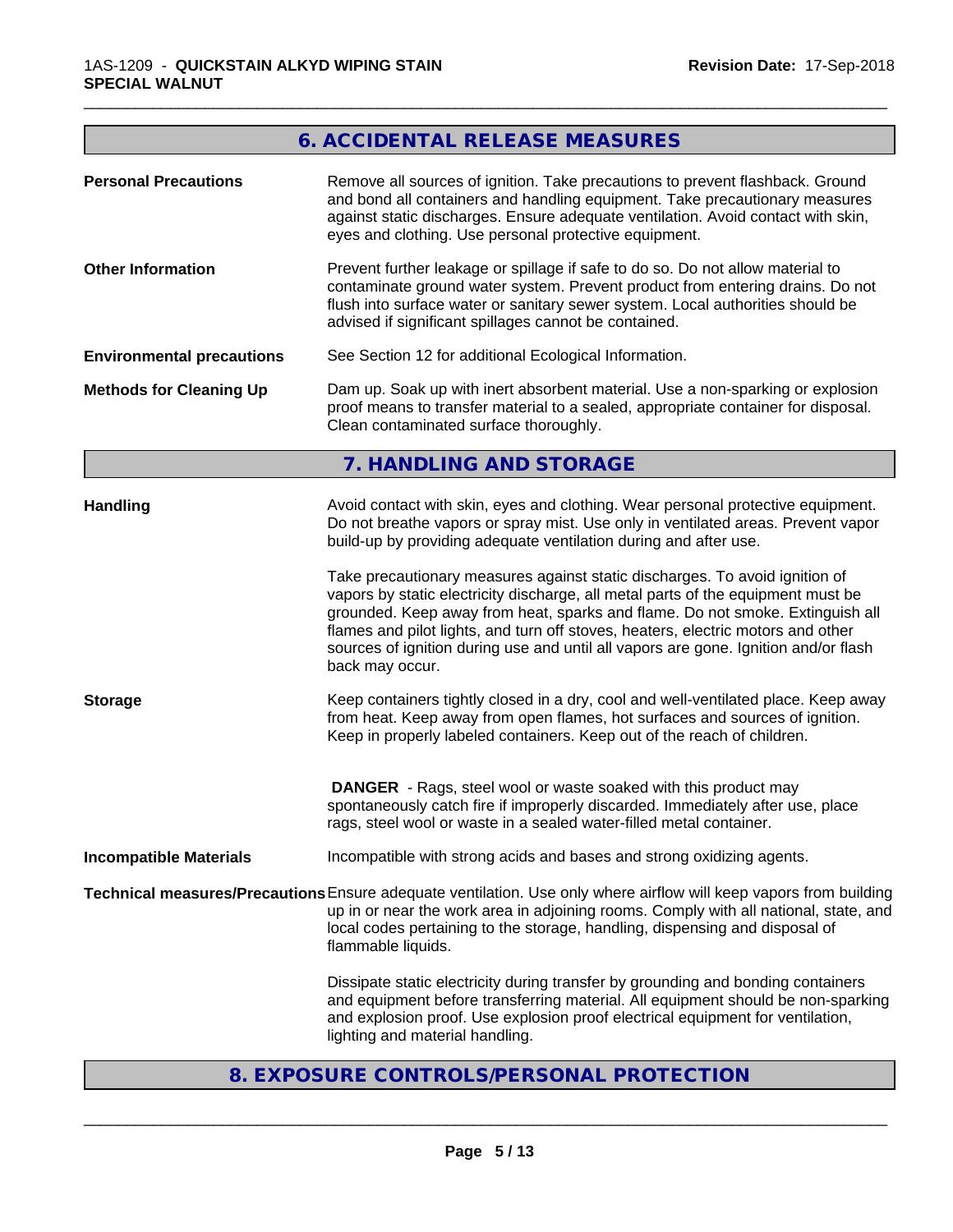#### **Exposure Limits**

| <b>Chemical name</b> | <b>ACGIH TLV</b>            | <b>OSHA PEL</b>                   |
|----------------------|-----------------------------|-----------------------------------|
| n-Butyl acetate      | 150 ppm - TWA               | 150 ppm - TWA                     |
|                      | 200 ppm - STEL              | 710 mg/m $3$ - TWA                |
| 2-Butoxyethanol      | 20 ppm - TWA                | 50 ppm - TWA                      |
|                      |                             | 240 mg/m <sup>3</sup> - TWA       |
|                      |                             | prevent or reduce skin absorption |
| Stoddard solvent     | 100 ppm - TWA               | 500 ppm - TWA                     |
|                      |                             | 2900 mg/m <sup>3</sup> - TWA      |
| Xylene               | 100 ppm - TWA               | 100 ppm - TWA                     |
|                      | 150 ppm - STEL              | 435 mg/m $3$ - TWA                |
| Raw Umber Pigment    | N/E                         | $5 \text{ mg/m}^3$ - Ceiling      |
| Naphthalene          | 10 ppm - TWA                | 10 ppm - TWA                      |
|                      | <b>Skin</b>                 | 50 mg/m $3$ - TWA                 |
| Ethyl benzene        | 20 ppm - TWA                | 100 ppm - TWA                     |
|                      |                             | 435 mg/m <sup>3</sup> - TWA       |
| Octane               | 300 ppm - TWA               | 500 ppm - TWA                     |
|                      |                             | 2350 mg/m <sup>3</sup> - TWA      |
| Heptane              | 400 ppm - TWA               | 500 ppm - TWA                     |
|                      | 500 ppm - STEL              | 2000 mg/m <sup>3</sup> - TWA      |
| Carbon black         | $3$ mg/m <sup>3</sup> - TWA | $3.5 \text{ mg/m}^3$ - TWA        |
| Cumene               | 50 ppm - TWA                | 50 ppm - TWA                      |
|                      |                             | 245 mg/m $3$ - TWA                |
|                      |                             | prevent or reduce skin absorption |

\_\_\_\_\_\_\_\_\_\_\_\_\_\_\_\_\_\_\_\_\_\_\_\_\_\_\_\_\_\_\_\_\_\_\_\_\_\_\_\_\_\_\_\_\_\_\_\_\_\_\_\_\_\_\_\_\_\_\_\_\_\_\_\_\_\_\_\_\_\_\_\_\_\_\_\_\_\_\_\_\_\_\_\_\_\_\_\_\_\_\_\_\_

#### **Legend**

**Appropriate engineering**

ACGIH - American Conference of Governmental Industrial Hygienists Exposure Limits OSHA - Occupational Safety & Health Administration Exposure Limits N/E - Not Established

# **controls Engineering Measures** Ensure adequate ventilation, especially in confined areas. **Personal Protective Equipment**<br> **Eye/Face Protection Eye/Face Protection**<br>
Safety glasses with side-shields.<br>
Skin Protection<br>
Long sleeved clothing. Protective Long sleeved clothing. Protective gloves. **Respiratory Protection** Use only with adequate ventilation. In operations where exposure limits are exceeded, use a NIOSH approved respirator that has been selected by a technically qualified person for the specific work conditions. When spraying the product or applying in confined areas, wear a NIOSH approved respirator specified for paint spray or organic vapors. **Hygiene Measures** Avoid contact with skin, eyes and clothing. Remove and wash contaminated clothing before re-use. Wash thoroughly after handling.

# **9. PHYSICAL AND CHEMICAL PROPERTIES**

| Appearance            |
|-----------------------|
| Odor                  |
| <b>Odor Threshold</b> |
| Density (Ibs/gal)     |

**Appearance** and the contract of the contract of the contract of the contract of the contract of the contract of the contract of the contract of the contract of the contract of the contract of the contract of the contract **Odor** solvent **No information available Density (lbs/gal)** 7.3 - 7.7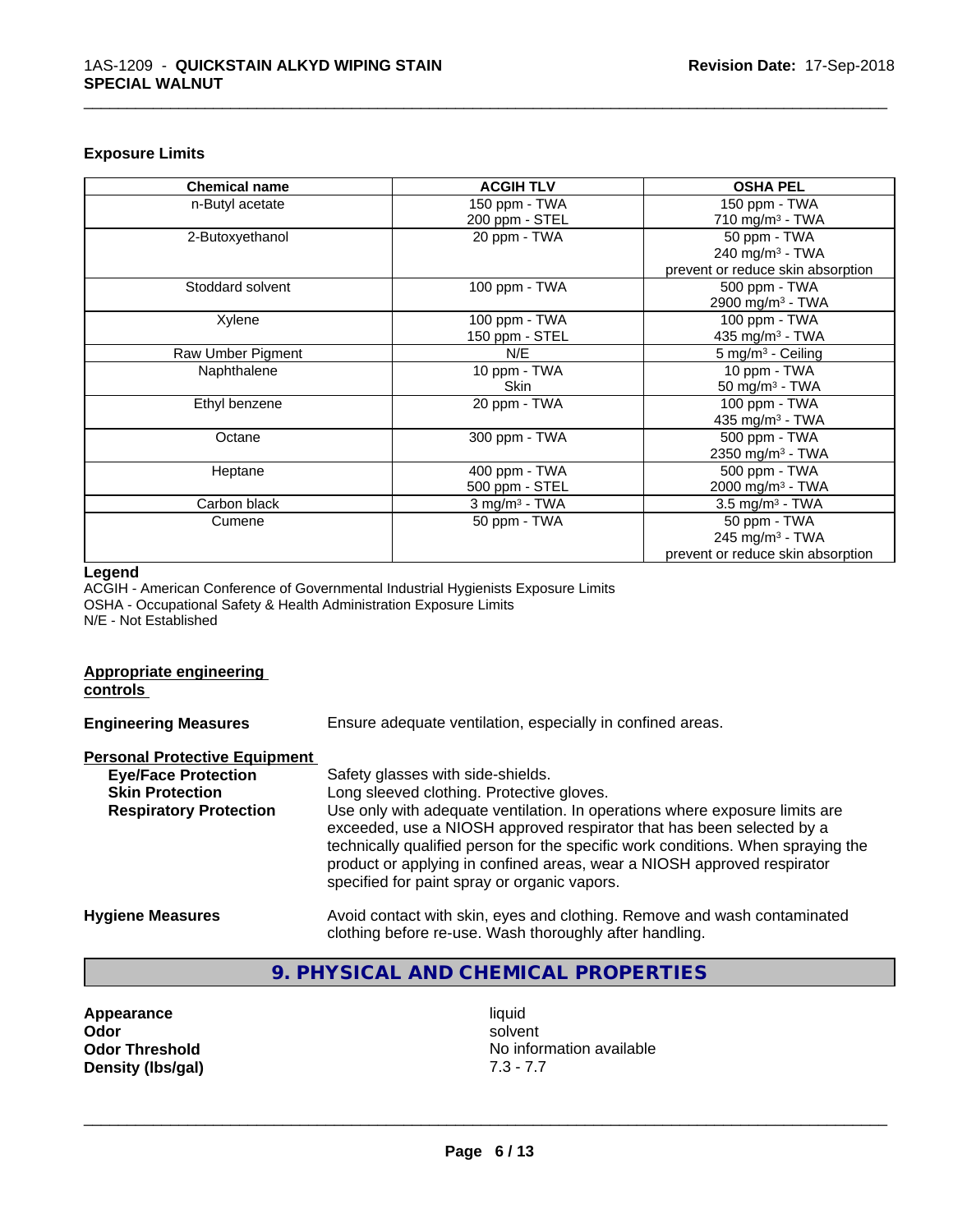#### 1AS-1209 - **QUICKSTAIN ALKYD WIPING STAIN SPECIAL WALNUT**

| $0.88 - 0.92$            |
|--------------------------|
| No information available |
| No information available |
| No information available |
| No information available |
| No information available |
| No information available |
| No information available |
| $35 - 45$                |
| $30 - 40$                |
| $55 - 65$                |
| $60 - 70$                |
| < 550                    |
| 252                      |
| 122                      |
| No information available |
| No information available |
| 76.0                     |
| 24.4                     |
| <b>PMCC</b>              |
| Not applicable           |
| No information available |
| No information available |
| No information available |
| No information available |
| No information available |
| No information available |
| No information available |
|                          |

# **10. STABILITY AND REACTIVITY**

\_\_\_\_\_\_\_\_\_\_\_\_\_\_\_\_\_\_\_\_\_\_\_\_\_\_\_\_\_\_\_\_\_\_\_\_\_\_\_\_\_\_\_\_\_\_\_\_\_\_\_\_\_\_\_\_\_\_\_\_\_\_\_\_\_\_\_\_\_\_\_\_\_\_\_\_\_\_\_\_\_\_\_\_\_\_\_\_\_\_\_\_\_

| <b>Reactivity</b>                         | No data available                                                                                                         |
|-------------------------------------------|---------------------------------------------------------------------------------------------------------------------------|
| <b>Chemical Stability</b>                 | Stable under normal conditions. Hazardous polymerisation<br>does not occur.                                               |
| <b>Conditions to avoid</b>                | Keep away from open flames, hot surfaces, static<br>electricity and sources of ignition. Sparks. Elevated<br>temperature. |
| <b>Incompatible Materials</b>             | Incompatible with strong acids and bases and strong<br>oxidizing agents.                                                  |
| <b>Hazardous Decomposition Products</b>   | Thermal decomposition can lead to release of irritating<br>gases and vapors.                                              |
| <b>Possibility of hazardous reactions</b> | None under normal conditions of use.                                                                                      |

# **11. TOXICOLOGICAL INFORMATION**

**Product Information**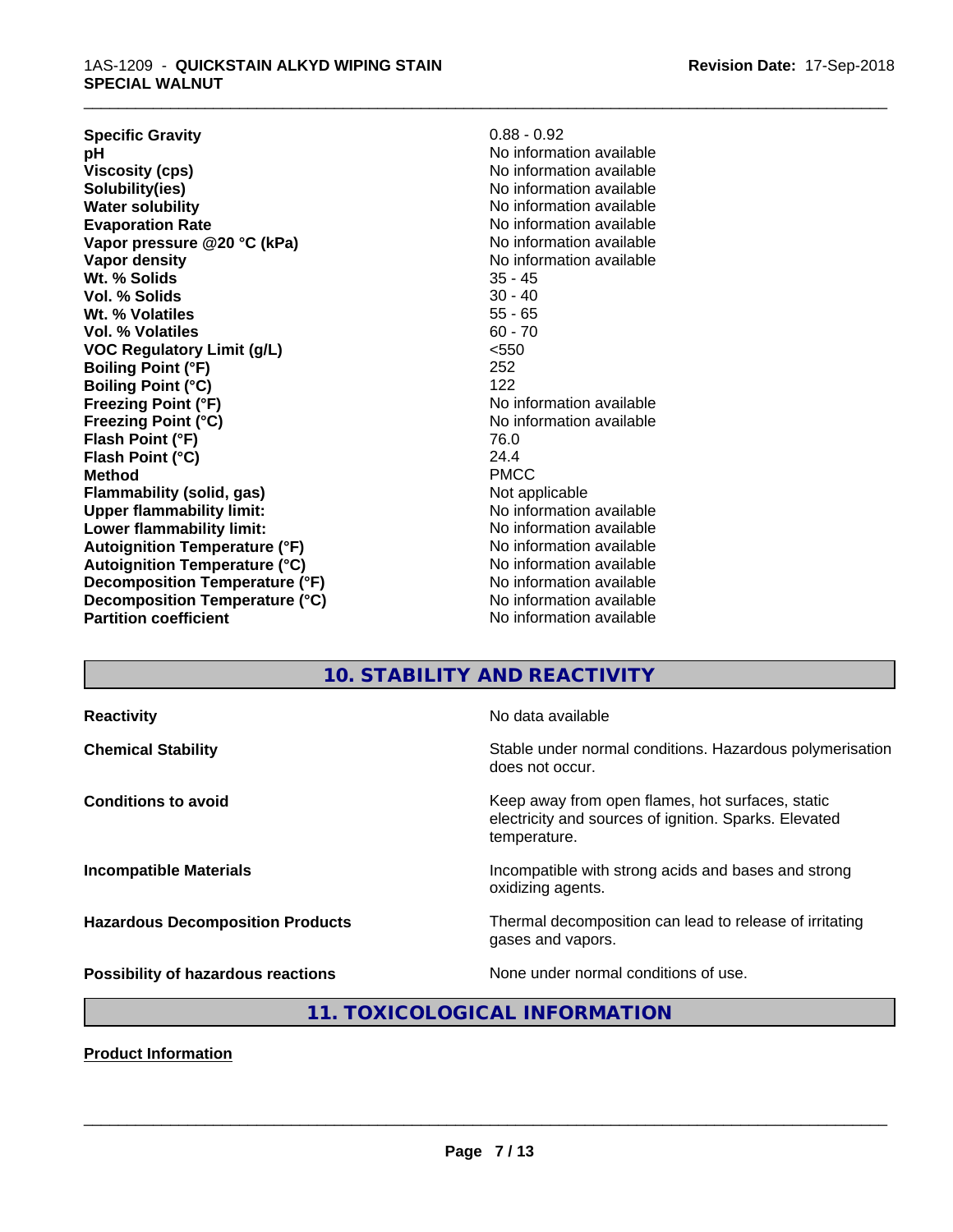| Information on likely routes of exposure                                                                                                                                                                                                          |                                                                                                                                                                                                                                                                                                                                                                                                                                                                                                                                |
|---------------------------------------------------------------------------------------------------------------------------------------------------------------------------------------------------------------------------------------------------|--------------------------------------------------------------------------------------------------------------------------------------------------------------------------------------------------------------------------------------------------------------------------------------------------------------------------------------------------------------------------------------------------------------------------------------------------------------------------------------------------------------------------------|
| <b>Principal Routes of Exposure</b>                                                                                                                                                                                                               | Eye contact, skin contact and inhalation.                                                                                                                                                                                                                                                                                                                                                                                                                                                                                      |
| <b>Acute Toxicity</b>                                                                                                                                                                                                                             |                                                                                                                                                                                                                                                                                                                                                                                                                                                                                                                                |
| <b>Product Information</b>                                                                                                                                                                                                                        | Repeated or prolonged exposure to organic solvents may lead to permanent brain<br>and nervous system damage. Intentional misuse by deliberately concentrating and<br>inhaling vapors may be harmful or fatal.                                                                                                                                                                                                                                                                                                                  |
|                                                                                                                                                                                                                                                   | Symptoms related to the physical, chemical and toxicological characteristics                                                                                                                                                                                                                                                                                                                                                                                                                                                   |
| <b>Symptoms</b>                                                                                                                                                                                                                                   | No information available                                                                                                                                                                                                                                                                                                                                                                                                                                                                                                       |
|                                                                                                                                                                                                                                                   | Delayed and immediate effects as well as chronic effects from short and long-term exposure                                                                                                                                                                                                                                                                                                                                                                                                                                     |
| Eye contact<br><b>Skin contact</b>                                                                                                                                                                                                                | Contact with eyes may cause irritation.<br>May cause skin irritation and/or dermatitis. Prolonged skin contact may defat the<br>skin and produce dermatitis.                                                                                                                                                                                                                                                                                                                                                                   |
| Ingestion                                                                                                                                                                                                                                         | Harmful if swallowed. Ingestion may cause irritation to mucous membranes. Small<br>amounts of this product aspirated into the respiratory system during ingestion or<br>vomiting may cause mild to severe pulmonary injury, possibly progressing to<br>death.                                                                                                                                                                                                                                                                  |
| <b>Inhalation</b>                                                                                                                                                                                                                                 | Harmful by inhalation. High vapor / aerosol concentrations are irritating to the<br>eyes, nose, throat and lungs and may cause headaches, dizziness, drowsiness,<br>unconsciousness, and other central nervous system effects.                                                                                                                                                                                                                                                                                                 |
| <b>Sensitization</b><br><b>Neurological Effects</b><br><b>Mutagenic Effects</b><br><b>Reproductive Effects</b><br><b>Developmental Effects</b><br><b>Target organ effects</b><br><b>STOT - repeated exposure</b><br><b>STOT - single exposure</b> | No information available<br>No information available.<br>No information available.<br>Possible risk of impaired fertility. Possible risk of harm to the unborn child.<br>No information available.<br>No information available.<br>Causes damage to organs through prolonged or repeated exposure if inhaled.<br>May cause disorder and damage to the. Central nervous system. Causes damage<br>to organs through prolonged or repeated exposure.<br>May cause disorder and damage to the. Respiratory system. Central nervous |
| Other adverse effects                                                                                                                                                                                                                             | system.<br>No information available.                                                                                                                                                                                                                                                                                                                                                                                                                                                                                           |
| <b>Aspiration Hazard</b>                                                                                                                                                                                                                          | May be harmful if swallowed and enters airways. Small amounts of this product<br>aspirated into the respiratory system during ingestion or vomiting may cause mild<br>to severe pulmonary injury, possibly progressing to death.                                                                                                                                                                                                                                                                                               |
| <b>Numerical measures of toxicity</b>                                                                                                                                                                                                             |                                                                                                                                                                                                                                                                                                                                                                                                                                                                                                                                |

\_\_\_\_\_\_\_\_\_\_\_\_\_\_\_\_\_\_\_\_\_\_\_\_\_\_\_\_\_\_\_\_\_\_\_\_\_\_\_\_\_\_\_\_\_\_\_\_\_\_\_\_\_\_\_\_\_\_\_\_\_\_\_\_\_\_\_\_\_\_\_\_\_\_\_\_\_\_\_\_\_\_\_\_\_\_\_\_\_\_\_\_\_

# **The following values are calculated based on chapter 3.1 of the GHS document**

| <b>ATEmix (oral)</b>                 | 6034 mg/kg |
|--------------------------------------|------------|
| <b>ATEmix (dermal)</b>               | 4422 mg/kg |
| <b>ATEmix (inhalation-dust/mist)</b> | 30.8 ma/L  |
| <b>ATEmix (inhalation-vapor)</b>     | 63 ma/L    |

**Acute Toxicity Component Information**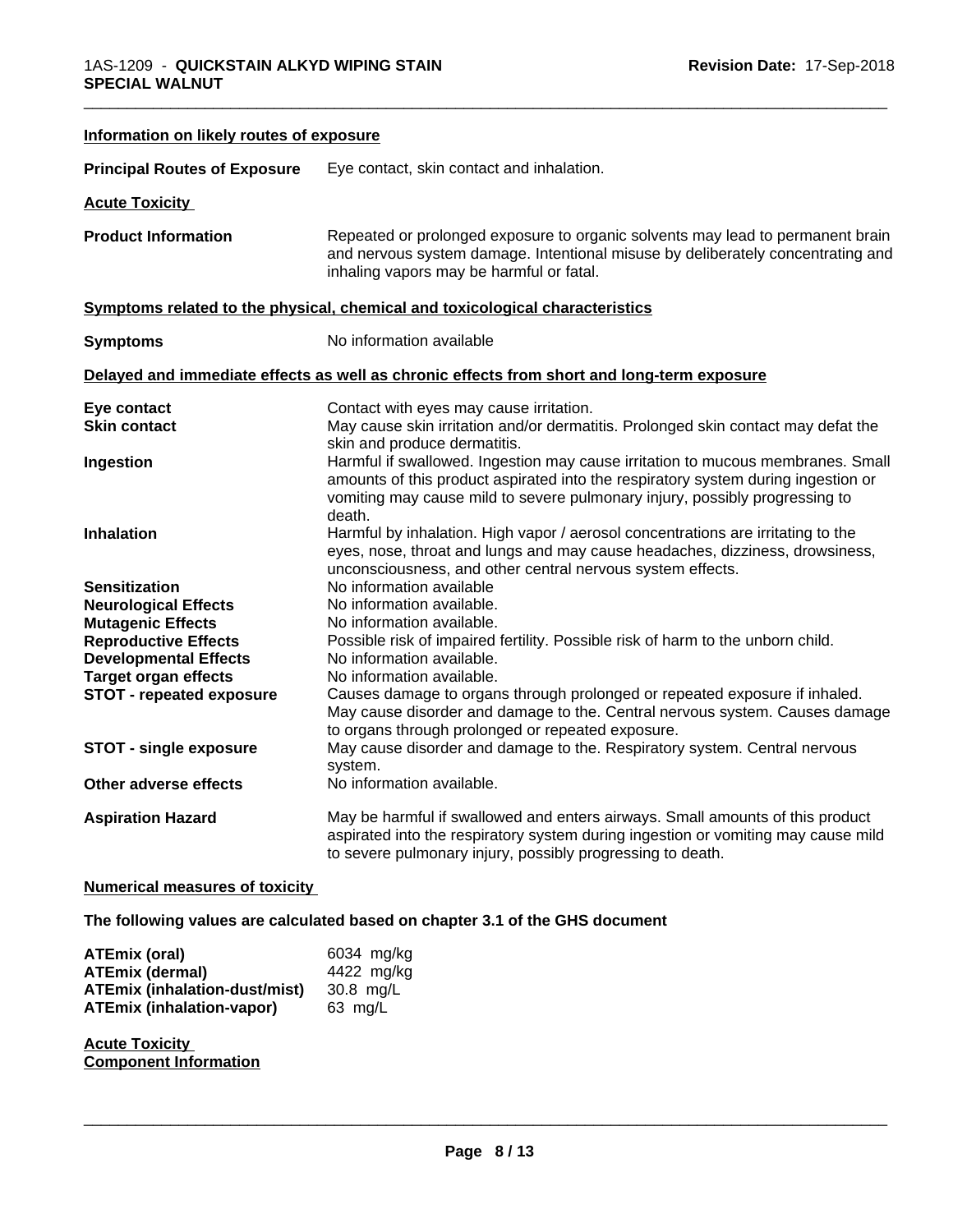\_\_\_\_\_\_\_\_\_\_\_\_\_\_\_\_\_\_\_\_\_\_\_\_\_\_\_\_\_\_\_\_\_\_\_\_\_\_\_\_\_\_\_\_\_\_\_\_\_\_\_\_\_\_\_\_\_\_\_\_\_\_\_\_\_\_\_\_\_\_\_\_\_\_\_\_\_\_\_\_\_\_\_\_\_\_\_\_\_\_\_\_\_

#### 1AS-1209 - **QUICKSTAIN ALKYD WIPING STAIN SPECIAL WALNUT**

Solvent naphtha (petroleum), heavy aromatic LD50 Dermal: > 2 mL/kg (Rabbit) LC50 Inhalation (Vapor): > 590 mg/m<sup>3</sup> (Rat, 4 hr.) Distillates, petroleum, hydrotreated light LD50 Oral: > 5,000 mg/kg (Rat) LD50 Dermal: > 3,000 mg/kg (Rabbit) Solvent naphtha, petroleum, light aromatic LD50 Oral: 8400 mg/kg (Rat) n-Butyl acetate LD50 Oral: 10768 mg/kg (Rat) LD50 Dermal: > 17600 mg/kg (Rabbit) LC50 Inhalation (Vapor): ppm (Rat, 4 hr.) Sensitization non-sensitizing (guinea pig) 2-Butoxyethanol LD50 Oral: 470 mg/kg (Rat) LD50 Dermal: 220 mg/kg (Rabbit) LC50 Inhalation (Vapor): 450 ppm (Rat, 4 hr.) Stoddard solvent LD50 Oral: > 5,000 mg/kg (Rat) LD50 Dermal: > 3160 mg/kg (Rabbit) LC50 Inhalation (Vapor): > 6.1 mg/L (Rat) 1,2,4-Trimethylbenzene LD50 Oral: 5000 mg/kg (Rat) LC50 Inhalation (Vapor): 18000 mg/m<sup>3</sup> (Rat, 4 hr.) Xylene LD50 Oral: 4300 mg/kg (Rat) LD50 Dermal: > 1700 mg/kg (Rabbit) LC50 Inhalation (Vapor): 5000 ppm (Rat, 4 hr.) Naphthalene LD50 Oral: 969 mg/kg (Rat) LD50 Dermal: > 20,000 mg/kg (Rabbit) LC50 Inhalation (Vapor): > 340 mg/m<sup>3</sup> (Rat, 1 hr.) Ethyl benzene LD50 Oral: mg/kg (Rat) LD50 Dermal: > mg/kg (Rabbit) LC50 Inhalation (Vapor): mg/m<sup>3</sup> (Rat, 2 hr.) Heptane LC50 Inhalation (Vapor): 103000 mg/m<sup>3</sup> (Rat, 4 hr.) Carbon black LD50 Oral: > 15400 mg/kg (Rat) LD50 Dermal: > 3000 mg/kg (Rabbit) Cumene LD50 Oral: > 1400 mg/kg (Rat) LD50 Dermal: 12300 µL/kg (Rabbit) LC50 Inhalation (Vapor): 39000 mg/kg (Rat, 4 hr.)

# **Carcinogenicity**

*The information below indicateswhether each agency has listed any ingredient as a carcinogen:.*

| <b>Chemical name</b> | <b>IARC</b>                       | NTP                                           | <b>OSHA</b> |
|----------------------|-----------------------------------|-----------------------------------------------|-------------|
| Naphthalene          | 2B - Possible Human<br>Carcinogen | Reasonably<br>Anticipated Human<br>Carcinoɑen | Listed      |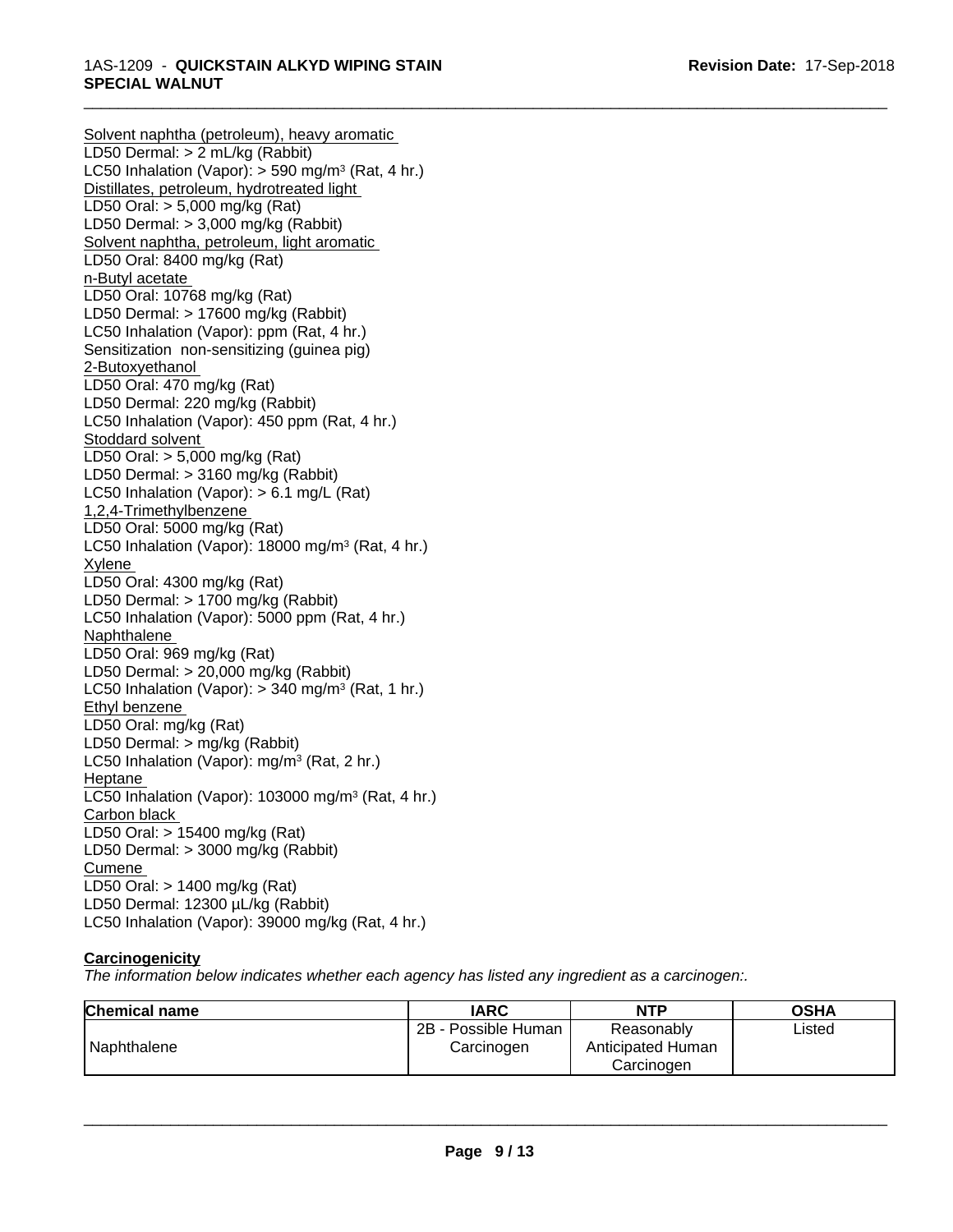|                | 2B - Possible Human |                   | Listed |
|----------------|---------------------|-------------------|--------|
| Ethyl benzene  | Carcinogen          |                   |        |
|                | 2B - Possible Human |                   | ∟isted |
| l Carbon black | Carcinogen          |                   |        |
|                | 2B - Possible Human | Reasonably        | Listed |
| Cumene         | Carcinogen          | Anticipated Human |        |
|                |                     | Carcinogen        |        |

\_\_\_\_\_\_\_\_\_\_\_\_\_\_\_\_\_\_\_\_\_\_\_\_\_\_\_\_\_\_\_\_\_\_\_\_\_\_\_\_\_\_\_\_\_\_\_\_\_\_\_\_\_\_\_\_\_\_\_\_\_\_\_\_\_\_\_\_\_\_\_\_\_\_\_\_\_\_\_\_\_\_\_\_\_\_\_\_\_\_\_\_\_

#### **Legend**

IARC - International Agency for Research on Cancer NTP - National Toxicity Program OSHA - Occupational Safety & Health Administration

# **12. ECOLOGICAL INFORMATION**

### **Ecotoxicity Effects**

The environmental impact of this product has not been fully investigated.

#### **Product Information**

#### **Acute Toxicity to Fish**

No information available

#### **Acute Toxicity to Aquatic Invertebrates**

No information available

#### **Acute Toxicity to Aquatic Plants**

No information available

#### **Persistence / Degradability**

No information available.

#### **Bioaccumulation**

There is no data for this product.

#### **Mobility in Environmental Media**

No information available.

#### **Ozone**

Not applicable

#### **Component Information**

#### **Acute Toxicity to Fish**

n-Butyl acetate LC50: 18 mg/L (Fathead Minnow - 96 hr.) 2-Butoxyethanol LC50: 1490 mg/L (Bluegill sunfish - 96 hr.) Xylene LC50: 13.5 mg/L (Rainbow Trout - 96 hr.) Ethyl benzene \_\_\_\_\_\_\_\_\_\_\_\_\_\_\_\_\_\_\_\_\_\_\_\_\_\_\_\_\_\_\_\_\_\_\_\_\_\_\_\_\_\_\_\_\_\_\_\_\_\_\_\_\_\_\_\_\_\_\_\_\_\_\_\_\_\_\_\_\_\_\_\_\_\_\_\_\_\_\_\_\_\_\_\_\_\_\_\_\_\_\_\_\_ LC50: 12.1 mg/L (Fathead Minnow - 96 hr.)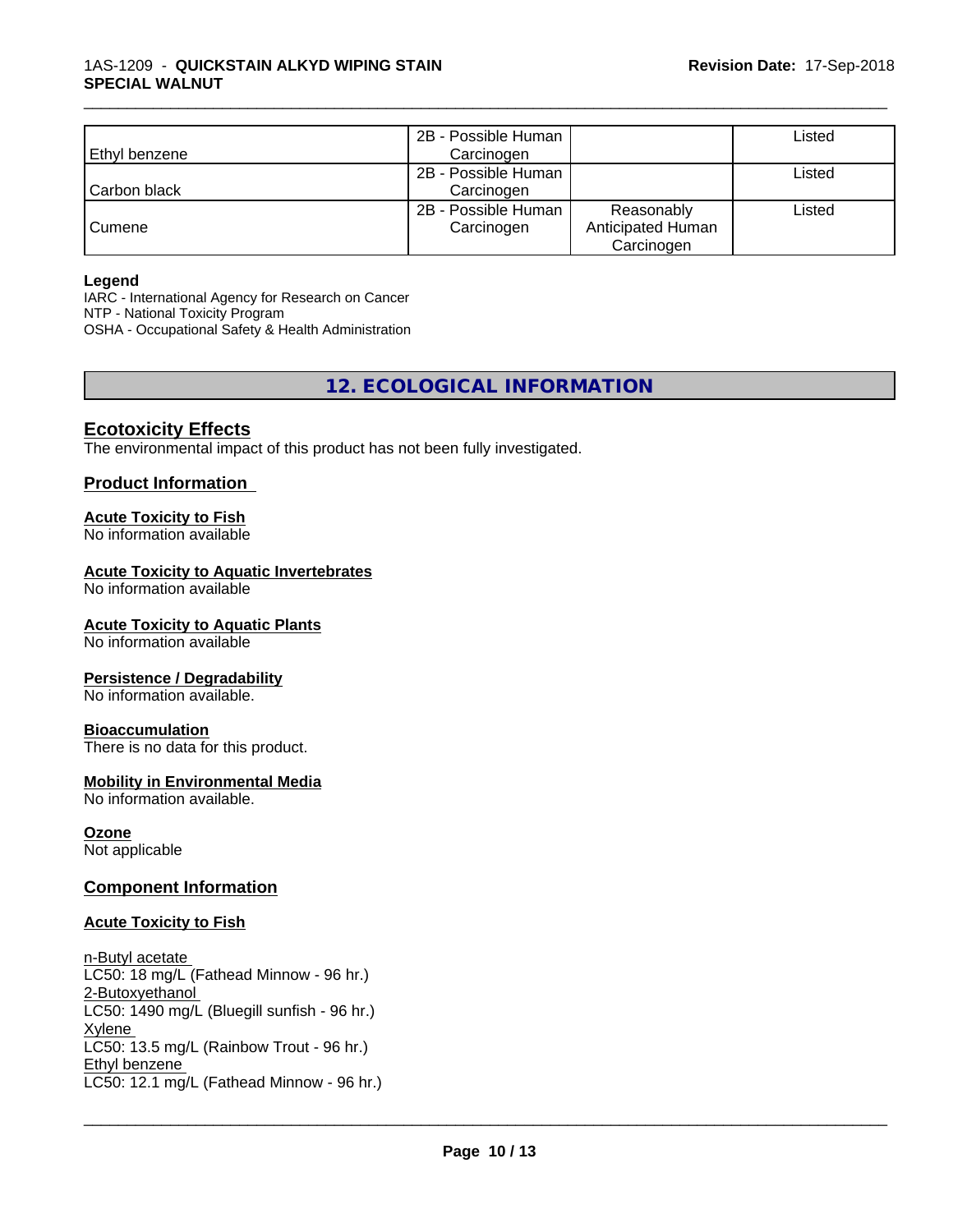#### **Acute Toxicity to Aquatic Invertebrates**

n-Butyl acetate EC50: 72.8 mg/L (Daphnia magna - 48 hr.) Ethyl benzene EC50: 1.8 mg/L (Daphnia magna - 48 hr.)

#### **Acute Toxicity to Aquatic Plants**

n-Butyl acetate EC50: 674.7 mg/L (Green algae (Scenedesmus subspicatus), 72 hrs.) Ethyl benzene EC50: 4.6 mg/L (Green algae (Scenedesmus subspicatus), 72 hrs.)

**13. DISPOSAL CONSIDERATIONS**

\_\_\_\_\_\_\_\_\_\_\_\_\_\_\_\_\_\_\_\_\_\_\_\_\_\_\_\_\_\_\_\_\_\_\_\_\_\_\_\_\_\_\_\_\_\_\_\_\_\_\_\_\_\_\_\_\_\_\_\_\_\_\_\_\_\_\_\_\_\_\_\_\_\_\_\_\_\_\_\_\_\_\_\_\_\_\_\_\_\_\_\_\_

| <b>Waste Disposal Method</b>   | Dispose of in accordance with federal, state, and local regulations. Local<br>requirements may vary, consult your sanitation department or state-designated<br>environmental protection agency for more disposal options. |
|--------------------------------|---------------------------------------------------------------------------------------------------------------------------------------------------------------------------------------------------------------------------|
| <b>Empty Container Warning</b> | Emptied containers may retain product residue. Follow label warnings even after<br>container is emptied. Residual vapors may explode on ignition.                                                                         |

**14. TRANSPORT INFORMATION**

### **International Inventories**

| <b>TSCA: United States</b> | Yes - All components are listed or exempt. |
|----------------------------|--------------------------------------------|
| <b>DSL: Canada</b>         | Yes - All components are listed or exempt. |

# **Federal Regulations**

| SARA 311/312 hazardous categorization |  |
|---------------------------------------|--|
|                                       |  |

| Acute health hazard   | Yes |  |
|-----------------------|-----|--|
| Chronic Health Hazard | Yes |  |
| Fire hazard           | Yes |  |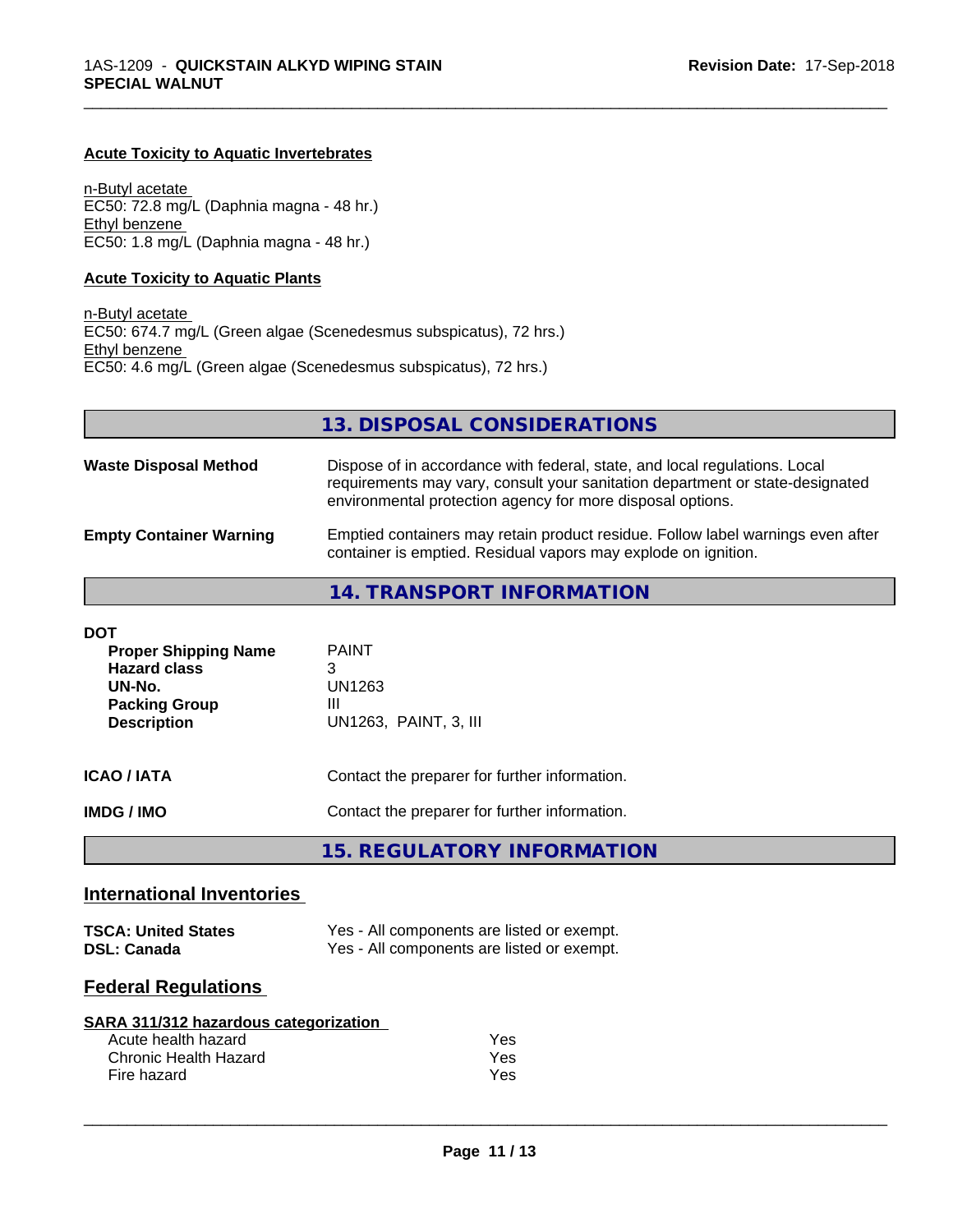| Sudden release of pressure hazard | No |
|-----------------------------------|----|
| Reactive Hazard                   | No |

#### **SARA 313**

Section 313 of Title III of the Superfund Amendments and Reauthorization Act of 1986 (SARA). This product contains a chemical or chemicals which are subject to the reporting requirements of the Act and Title 40 of the Code of Federal Regulations, Part 372:

\_\_\_\_\_\_\_\_\_\_\_\_\_\_\_\_\_\_\_\_\_\_\_\_\_\_\_\_\_\_\_\_\_\_\_\_\_\_\_\_\_\_\_\_\_\_\_\_\_\_\_\_\_\_\_\_\_\_\_\_\_\_\_\_\_\_\_\_\_\_\_\_\_\_\_\_\_\_\_\_\_\_\_\_\_\_\_\_\_\_\_\_\_

| <b>Chemical name</b>   | CAS No.        | Weight-% | <b>CERCLA/SARA 313</b><br>(de minimis concentration) |
|------------------------|----------------|----------|------------------------------------------------------|
| 2-Butoxyethanol        | 111-76-2       | 5        | 1.0                                                  |
| 1,2,4-Trimethylbenzene | 95-63-6        | '5       | 1.0                                                  |
| Xvlene                 | 1330-20-7      | э        | 1.0                                                  |
| Raw Umber Pigment      | 12713-03-0     | b        | 1.0                                                  |
| Naphthalene            | $91 - 20 - 3$  |          | 0.1                                                  |
| Ethyl benzene          | $100 - 41 - 4$ | 0.5      | 0.1                                                  |

#### **Clean Air Act,Section 112 Hazardous Air Pollutants (HAPs) (see 40 CFR 61)**

This product contains the following HAPs:

| CAS No.       | Weight-% | <b>Hazardous Air Pollutant</b><br>(HAP) |
|---------------|----------|-----------------------------------------|
| 1330-20-7     | b        | Listed                                  |
| 12713-03-0    | G        | Listed                                  |
| $91 - 20 - 3$ |          | Listed                                  |
| 100-41-4      | 0.5      | Listed                                  |
| 98-82-8       | 0.5      | Listed                                  |
|               |          |                                         |

# **US State Regulations**

#### **California Proposition 65**

**A WARNING:** Cancer and Reproductive Harm– www.P65warnings.ca.gov

#### **State Right-to-Know**

| <b>Chemical name</b>   | <b>Massachusetts</b> | <b>New Jersey</b> | Pennsylvania |
|------------------------|----------------------|-------------------|--------------|
| Linseed oil            |                      |                   |              |
| n-Butyl acetate        |                      |                   |              |
| 2-Butoxyethanol        |                      |                   |              |
| Stoddard solvent       |                      |                   |              |
| 1,2,4-Trimethylbenzene |                      |                   |              |
| Xvlene                 |                      |                   |              |
| Raw Umber Pigment      |                      |                   |              |
| Carbon black           |                      |                   |              |

**Legend**

X - Listed

# **16. OTHER INFORMATION**